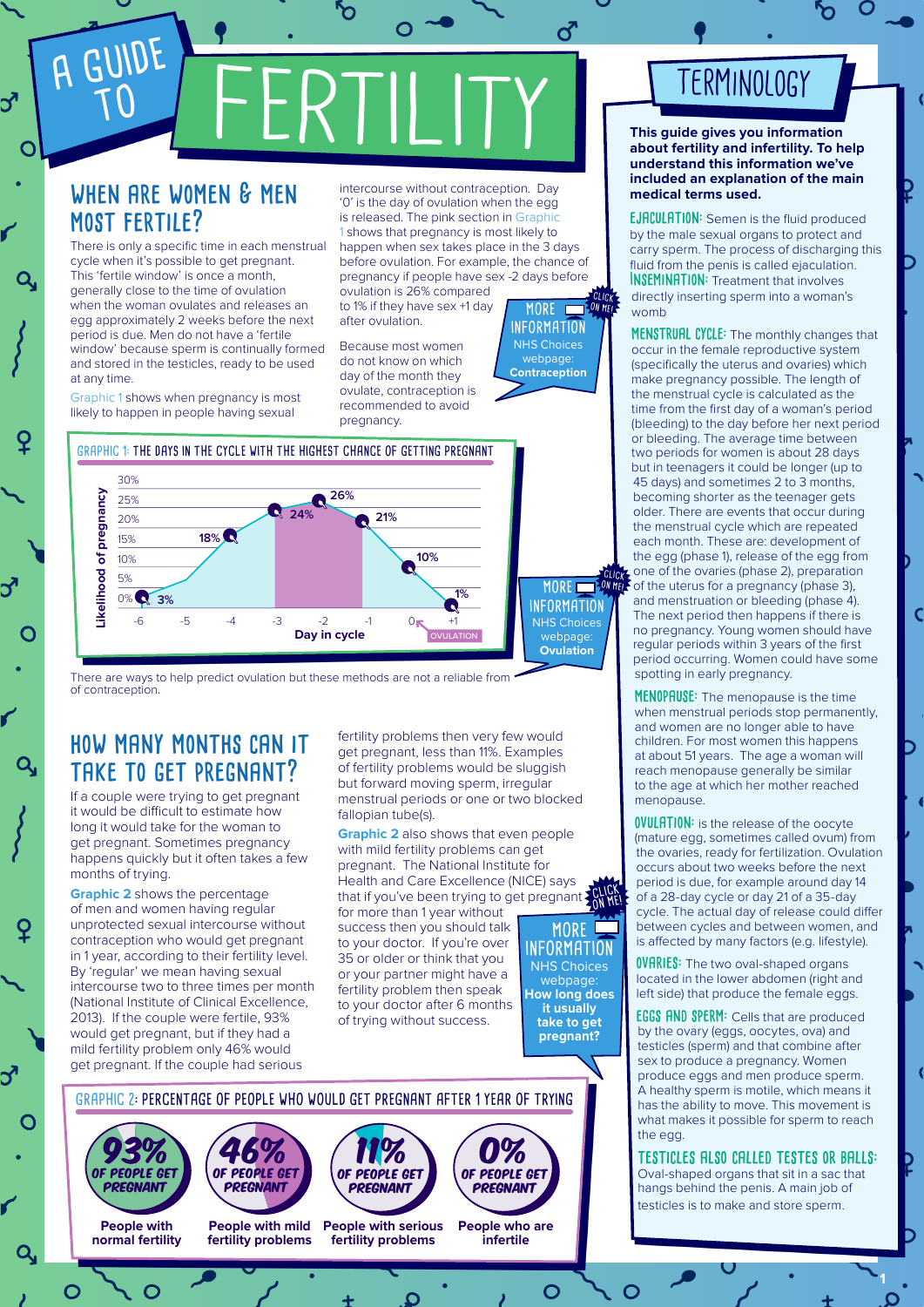## **at what age does fertility begin to decrease?**

൪

Girls are born with a fixed number of immature eggs in their ovaries. The number of eggs decreases as women get older. At birth, most girls have about 2 million eggs, at adolescence that number has gone down to about 400, 000, at age 37 there remain about 25,000. By age 51 when women have their menopause they have about 1000 immature eggs but these are **not** fertile. At every menstrual cycle one of the immature eggs will mature and be released during ovulation. The eggs that are not released die and get re-absorbed into the body. The quality of the eggs also gets poorer as women get older. All other things being equal the number and quality of the woman's eggs determines her fertility.

**Graphic 3** shows that on average there is a marked decline in female fertility in the mid-thirties, with lower fertility especially after the age of 35. Women's fertility will continue to decrease every year, whether or not she is healthy and

#### **GRAPHIC 3: MONTHLY FERTILITY RATE BY AGE3**



fit because the number and quality of the eggs decreases with age. Even if a woman is not ovulating (for example if she is taking the contraceptive pill, or is pregnant), the number of eggs continues to decline at the same rate. How quick a woman's fertility declines will depend on a combination of genetic and lifestyle (e.g. smoking) factors.

Men are not born with their sperm. Men produce sperm daily. Men's fertility also starts to decline around age 40 to 45. The decrease in fertility is caused by the decrease in the number and quality of

the sperm they produce. Men can have fertility problems even if they can still have sex and have an ejaculation.

If you are concerned about your age and your fertility, you may consider having your fertility

tested. Fertility tests for men and women are available at pharmacies, online and at fertility clinics. You can discuss your fertility with your doctor.

**MORE INFORMATION**  NHS Choices webpage: **Protect your fertility**

**CLICK [ON ME!](http://www.nhs.uk/Livewell/Fertility/Pages/Protectyourfertility.aspx)** O

O

൪

 $\bigcap$ 

## **when should you start trying to get pregnant?**

Because the fertility of women declines, many women who want children want to know at what age they should try to get pregnant to have a good chance of having the family they want. Researchers have created a chart that may help women (and their partners) make that decision.

To use the chart you need to know:

1. The size of family you would like (e.g. 1, 2, or 3 children)

2. Whether you would be willing to use fertility treatments (e.g. IVF) if you or your partner could not become pregnant naturally

3. Your desired certainty that you will achieve the family size you want (e.g. 50%, 75%, or 90% sure).

**Graphic 4** shows when a woman would need to start trying to get pregnant to have the number of children she wanted.

For example, the green numbers show that if a woman wanted to be 90% certain that she would have at least 3 children without ever using fertility treatment, then she would need to start trying for a family at 23. But, she could start aged 36, if she was willing to use fertility treatment and have a lower certainty (50%)

O

**GRAPHIC 4: MAXIMUM FEMALE AGE AT WHICH WOMEN SHOULD START TRYING TO GET PREGNANT FOR 1, 2, OR 3 CHILDREN AND FOR A 50%, 75% AND 90% CHANCE OF REACHING THE DESIRED FAMILY SIZE WITH AND WITHOUT USING FERTILITY TREATMENT4**

|                | <b>CHANCE OF MEETING</b><br><b>FAMILY SIZE GOAL</b> | 1<br><b>CHILD</b> | $\overline{2}$<br><b>CHILDREN</b> | 3<br><b>CHILDREN</b> |
|----------------|-----------------------------------------------------|-------------------|-----------------------------------|----------------------|
| WITHOUT<br>IVF | 50%                                                 | 41 yr             | <b>38 yr</b>                      | 35 yr                |
|                | 75%                                                 | 37 yr             | 34 yr                             | <b>31 yr</b>         |
|                | 90%                                                 | 32 yr             | 27 <sub>yr</sub>                  | <b>23 yr</b>         |
| E E            | 50%                                                 | 42 yr             | 39 yr                             | <b>36 yr</b>         |
|                | 75%                                                 | 39 yr             | 35 yr                             | 33 yr                |
|                | 90%                                                 | 35 yr             | <b>31 yr</b>                      | <b>28 yr</b>         |

of having 3 children (see blue numbers). Women (and their partners) can use this chart to decide when to start trying to get pregnant. If you know you have fertility problems that can be overcome with fertility treatment then look at the ages with fertility treatment (with IVF). Such a chart does not yet exist for men.

O

**MORE INFORMATION**  NHS Choices webpage: **Planning your pregnancy CLICK [ON ME!](http://www.nhs.uk/conditions/pregnancy-and-baby/pages/planning-pregnancy.aspx)**

**2**

O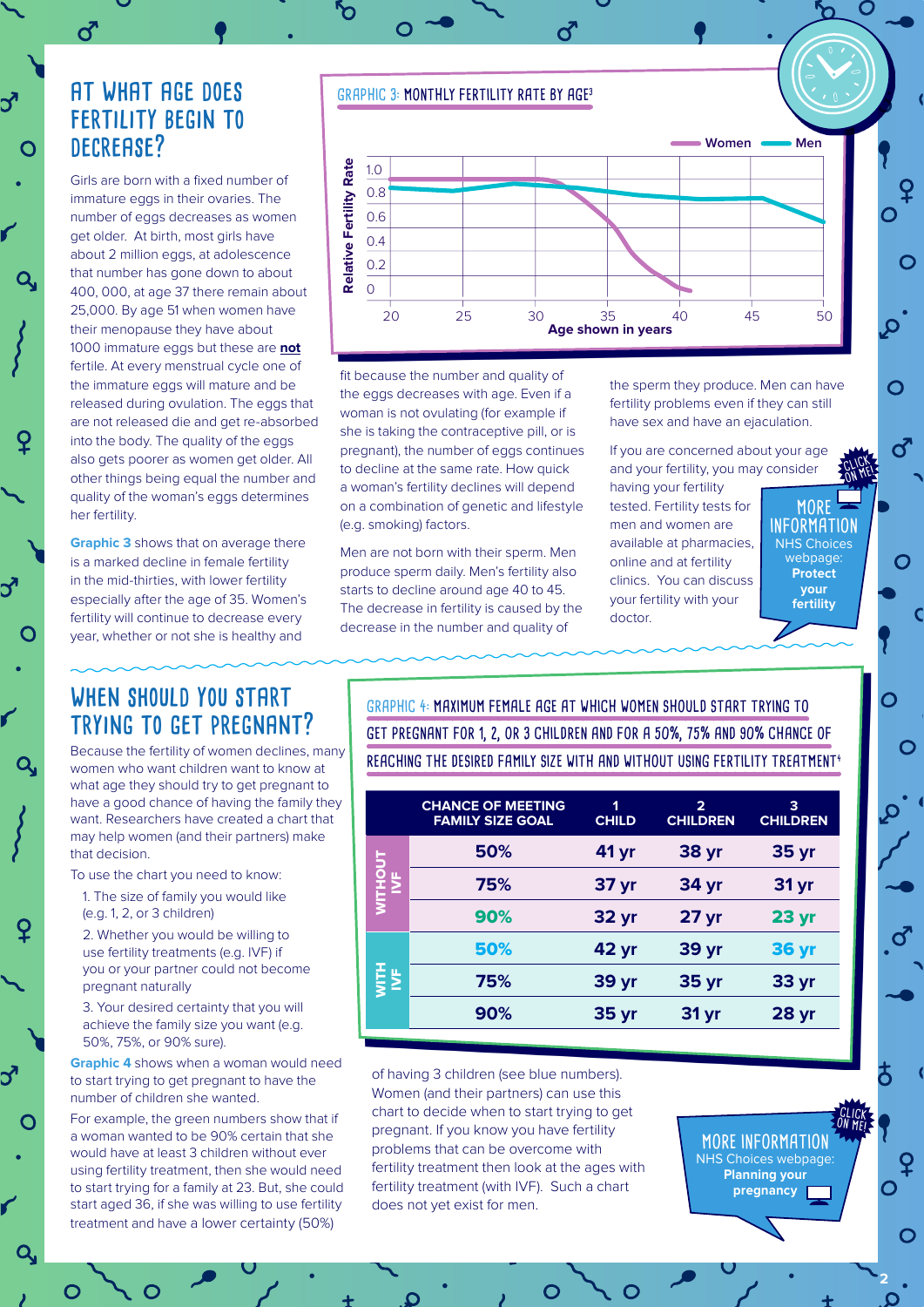## **what is infertility?**

൪

Infertility (often called subfertility) is a disease of the reproductive system defined by the failure to achieve a pregnancy after 12 months or more of regular unprotected sex (without contraception) between a man and a woman. Around 9 to 15% of couples will have fertility problems. Infertility can affect men and women.

**Infertility in women** can be due to diverse problems. It could be a problem within the ovaries. For example eggs may be of low fertility, or ovulation may not occur, or it

**What are the signs and symptoms of infertility?**

The most obvious sign of infertility is when the woman does not get pregnant, despite having regular unprotected sex for 12 months or more (or after six cycles of insemination for

Once a woman has a regular (monthly) menstrual cycle, any change in her menstrual cycle could indicate a problem. If her menstrual cycle becomes less regular, infrequent or absent then there could be a problem with ovulation. Heavier or more painful periods could be a sign of fibroids in the womb or a condition called endometriosis. Pelvic pain could be a sign of infection or endometriosis.

same-sex couples).

may occur but irregularly which would affect how often she has her period. Infertility could also be due to problems with the fallopian tubes caused by a blockage (often after infection) or with the uterus (or womb). Women can have fertility problems even if they still have regular periods.

**Infertility in men** is most often due to too few sperm, poor sperm quality

or sperm that do not move properly. Men's infertility could also be due to mumps when it occurs during puberty. Mumps is a

tests to find out if he

has a fertility problem. A man's ability to have sex and ejaculate NHS Choices webpage: **Fertility problems**

**MORE INFORMATION** 

> **CLICK [ON ME!](http://www.nhs.uk/Conditions/Infertility/Pages/Introduction.aspx)**

can be normal even if he has fertility problems. Men who have had mumps during puberty and men who have an undescended testis (testicle) could be at risk of fertility problems. An undescended testis means that the testis is not located in the scrotum.

If you have noticed any of the signs or symptoms mentioned in **Graphic 5** or are concerned about your fertility, then talk to your doctor. The NHS 'Fertility Self Assessment tool' could also help you to decide if and when to seek help from your doctor. Fertility declines with age. Women aged 35 or older should seek help after 6 months of trying to get pregnant because if they need treatment then it is best not to delay.

viral infection that causes a swelling of glands below the ears. Finally, men can have problems ejaculating, which makes it difficult to have sex and to father a child through sexual intercourse.

Sometimes both partners can have fertility problems or sometimes the cause may be unknown. In general approximately 30% of fertility

problems are due to the woman, 30% due to the man, and 30 to 40% to both or to unknown causes. O

O

O

**GRAPHIC 5: SOME SIGNS THAT COULD SUGGEST A FERTILITY PROBLEM5**

#### **The following can suggest that a woman has a fertility problem:**

- > **ABNORMAL PERIODS (BLEEDING DIFFERENT THAN NORMAL)**
- > **IRREGULAR PERIODS (DAYS IN CYCLE DIFFERENT EVERY MONTH)**
- > **PERIOD CYCLE LESS THAN 21 DAYS**
- > **PERIOD CYCLE MORE THAN 35 DAYS**
- > **NO PERIODS**

> **SEVERE PERIOD PAIN**

## **GRAPHIC 6. FERTILITY SELF AWARENESS TOOLS**

There are few signs for male infertility. A man usually has to have medical

**There are many ways to find out your level of risk for fertility problems**

#### **MORE INFORMATION NHS 'Fertility Self Assessment tool' [CLICK](http://www.nhs.uk/Tools/Pages/Fertility.aspx)  [ON ME!](http://www.nhs.uk/LiveWell/Pages/Livewellhub.aspx) [CLICK](http://www.FertiSTAT.com)  [ON ME!](http://www.nhs.uk/tools/pages/healthyweightcalculator.aspx)** <sup>6</sup> Fertistat.com (N) Do you know about your fertility?

 $\overline{O}$ 

## **what are the main**  PREVENTABLE CAUSES OF **infertility?**

There are activities that can reduce fertility. The top four activities that can affect your fertility are:

- 1. Being overweight with a body mass index over 25 (You can find out your body mass index on the NHS Choices website: Healthy weight calculator. **CLICK [ON ME!](http://www.nhs.uk/tools/pages/healthyweightcalculator.aspx)**
- 2. Smoking especially when more than 10 cigarettes a day.

3. Having sexually transmitted infections.

4. Drinking too much alcohol - more than 6 units/week for women or 12 units/week for men. A unit is a small glass of wine, half a pint of beer or shot of spirits. Changing to a healthier lifestyle (e.g., stopping smoking and heavy drinking, or losing weight) can improve your chances of getting pregnant and of having a healthier pregnancy and baby.

**There are many websites and apps to help you live a healthier life.** 

> **CLICK [ON ME!](http://www.nhs.uk/LiveWell/Pages/Livewellhub.aspx)**

**MORE INFORMATION IHS Choices webpage: Live well**

**3**

 $\Omega$